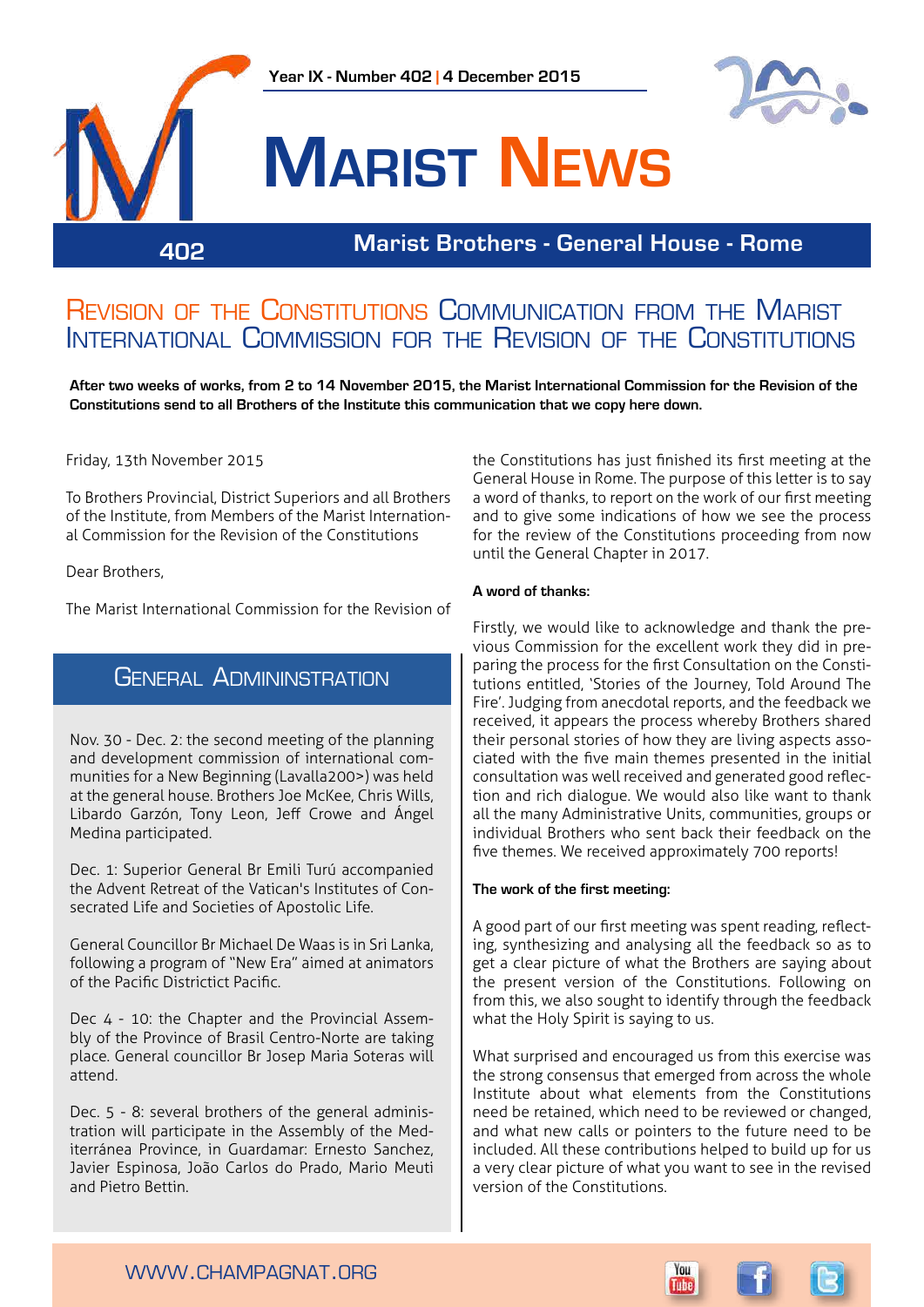

In addition to processing the feedback from the Brothers, our meeting agenda also included:

- Learning about the revisions done by other Religious Congregations of Brothers;
- Consulting some Brothers on the history and development of the Marist Rule of Life and Constitutions since the beginnings of the Institute;
- Consulting a representative from the Dicastery of the Vatican Congregation for Consecrated Life on the Canonical requirements associated with an Institute such as ours;
- Deciding on a structure for the revised Constitutions; how writing tasks are to be allocated, the revision process, establishing a timeline and so on.

#### **Some early indications:**

At this early stage, we would like to share with you some observations about the directions the revision appears to be pointing:

- While many asked for the core Marist principles and values need to be retained, there needs to be a thorough revision of the whole text.
- The 'inspirational' and 'normative' elements of the text need to distinguish between those articles that describe the essence of our life as Brothers and those articles and

statutes that are required of us by Canon Law.

- The expression and general structure needs to be simplified. The language must be inspirational, clear, consistent, and draw inspiration from more recent Church and Marist documents.
- Our Constitutions must also recognise new developments, such as recent insights gained into our Marist origins, the relationship we now have with lay people who share our charism, spirituality and commitment to our mission, and new models of Government and animation.

These days of meeting and working together have been for all of us a great privilege and a graced experience. We are conscious of the great trust that has been placed in us by Brother Emili and the General Council to facilitate and complete this important work for the Institute.

With openness and generosity, and sustained by our meditative prayer and Eucharist in common, we managed to quickly establish a climate of warm, fraternal dialogue and ease in working together.

We are most grateful for the hospitality offered to us by the General House Community and the Brothers who have assisted us.

#### **Looking ahead – the review process:**

Looking forward, the general process we propose for the revision of the Constitutions between now and 2017 is as follows:

**November 2015 to February 2016:**  Members of the Commission will prepare a 1st draft for general consultation;

**April 2016:** The 1st draft will be forwarded to Provincials and District Superiors;

**April to September 2016:** Administrative Units and/or Regions will follow a process that enables Brothers to give feedback on the 1st draft;

**By the 30th September 2016:** Administrative units forward to Rome their synthesis

**October 2016:** All the feedback is processed for review;

**November 2016 to February 2017:**  Members of the Commission meet to reflect on and discuss the feedback and prepare a 2nd draft.

**April 2017:** The 2nd draft is presented to the Preparatory Commission for the XXII General Chapter to determine how they will process the draft with Chapter delegates.

#### **In need of your prayer:**

The Commission humbly asks Brothers and Communities to continue to pray for the important work of revising our Constitutions. Please pray that this work may truly be a work of the Holy Spirit, honouring our traditions, acknowledging our present realities, inspiring all of us as we journey on with confidence to joyfully live the gift of our Marist Brotherhood in the Church, in the world and among those brothers and sisters we are called to serve.

#### Fraternally,

Members of the Marist International Commission for the Revision of the Constitutions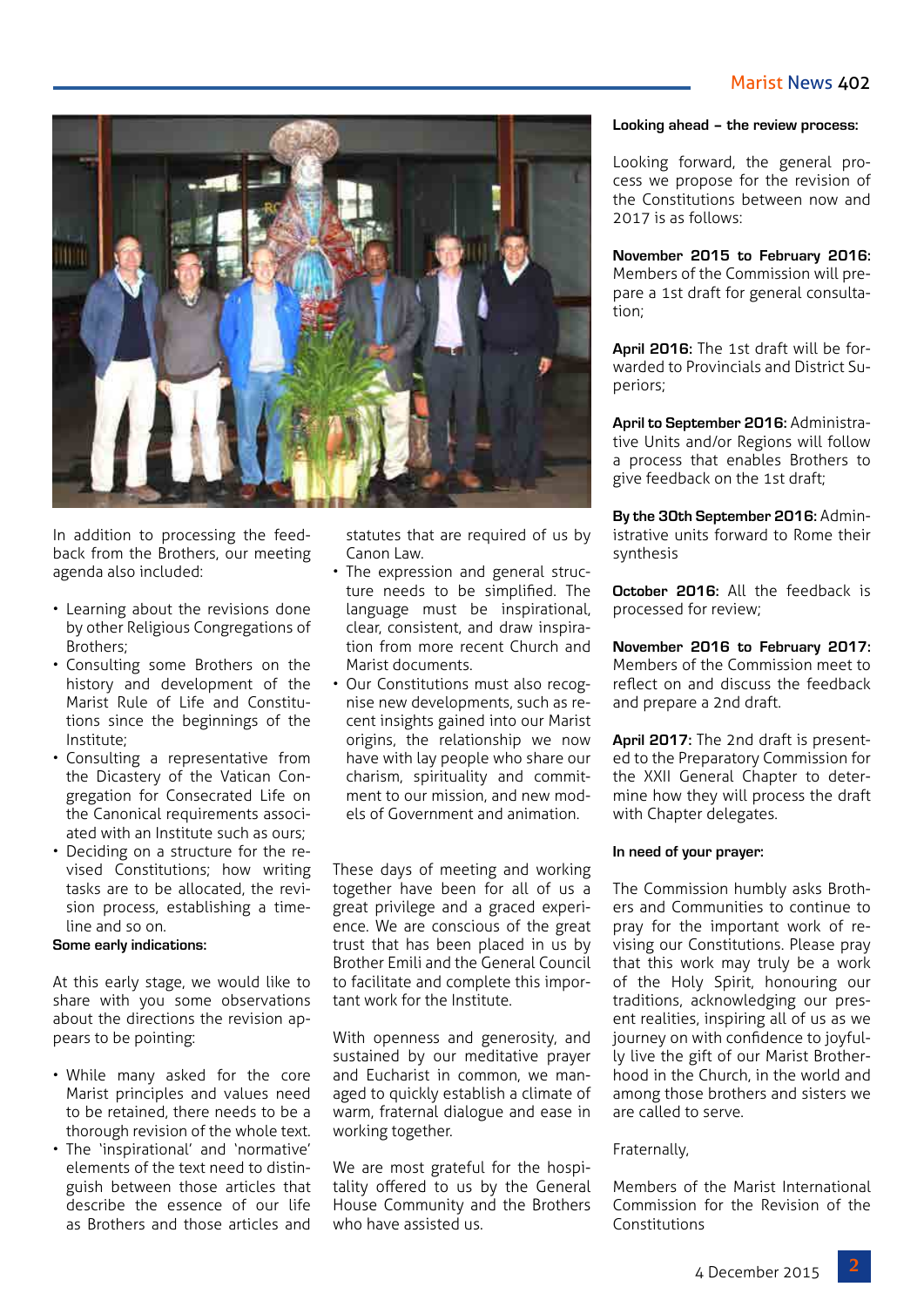### **Oceania Council Meeting in Brisbane:**

### **A common vision for Marist life and mission across Oceania**

The Oceania Council met in Brisbane, Australia on Nov 9 and 10.

The Oceania Council brings together Leaders and representatives of the Province of Australia and the Districts of Melanesia and the Pacific. While each of these administrative units has projects and interests relating to their local needs and issues the major focus of the Council in current discussions has been on areas and projects that can be shared and networked across the Region.

"The Oceania Council is responsible to establish and maintain a common vision for Marist life and mission across the Region in accordance with the documents of the Church and the General Chapters. The Oceania Council provides opportunities to deepen their sense of Marist Identity and belonging in order to nurture the Marist way of living the Gospel across the Region." The Council continues to ex-

### **ONLINE NEWS**

Sri Lanka - News and Annoucements - South Asia Province

Belgium - Frères et Laïcs en communion - Province Europe Centre-Ouest / West Central Europe

Spain - Hoja Informativa - Prov. Mediterránea

Spain - Mediterránea Province

Marist Brothers - Irmãos Maristas | Southern Africa - África Austral Province

Philippines - Kuya center - reuniting street children with their families - East Asia Province

[http://goo.gl/047o67](http://goo.gl/037o67)



plore ways to provide effective communication across the Region and enhance opportunities to network among Champagnat Marists.

Many of these projects and activities are detailed in the November 2015 issue of the publication – Marists in Oceania.

The next meeting of the Oceania Council will be held in Sydney, 20-22 March 2016.



### News in Brief

**Course for leaders** 

Eight young brothers of the Pacific district are participating in the "New Era Leadership" course directed by General Councillor Br Michael De Waas, along with sister Piluca and District Superior Br David McDonald. This stage of the course is taking place in Sri Lanka.

**Peru Sector**

From Nov. 29 to Dec. 5, 16 brothers and 4 laity of Peru are gathering for the annual retreat of the Province of Santa María de los Andes. The theme is the Fourvière Year and participants are being guided by the Provincial Brother Saturnino Alonso.

**Advent Retreat**

As usual, the pastoral team of young adults in the United States is making the Advent retreat available on youtube again this year. The video of the first week is available at: https://youtu.be/FthzaBad3Us .



A team of the Rio Grande do Sul Province (Brasil Sul-Amazônia) organized through an extension course in theater production - a show on the Bicentennial of the Institute, with the participation of 30 actors and 20 drummers. Next year, this show will be shown in schools in the province.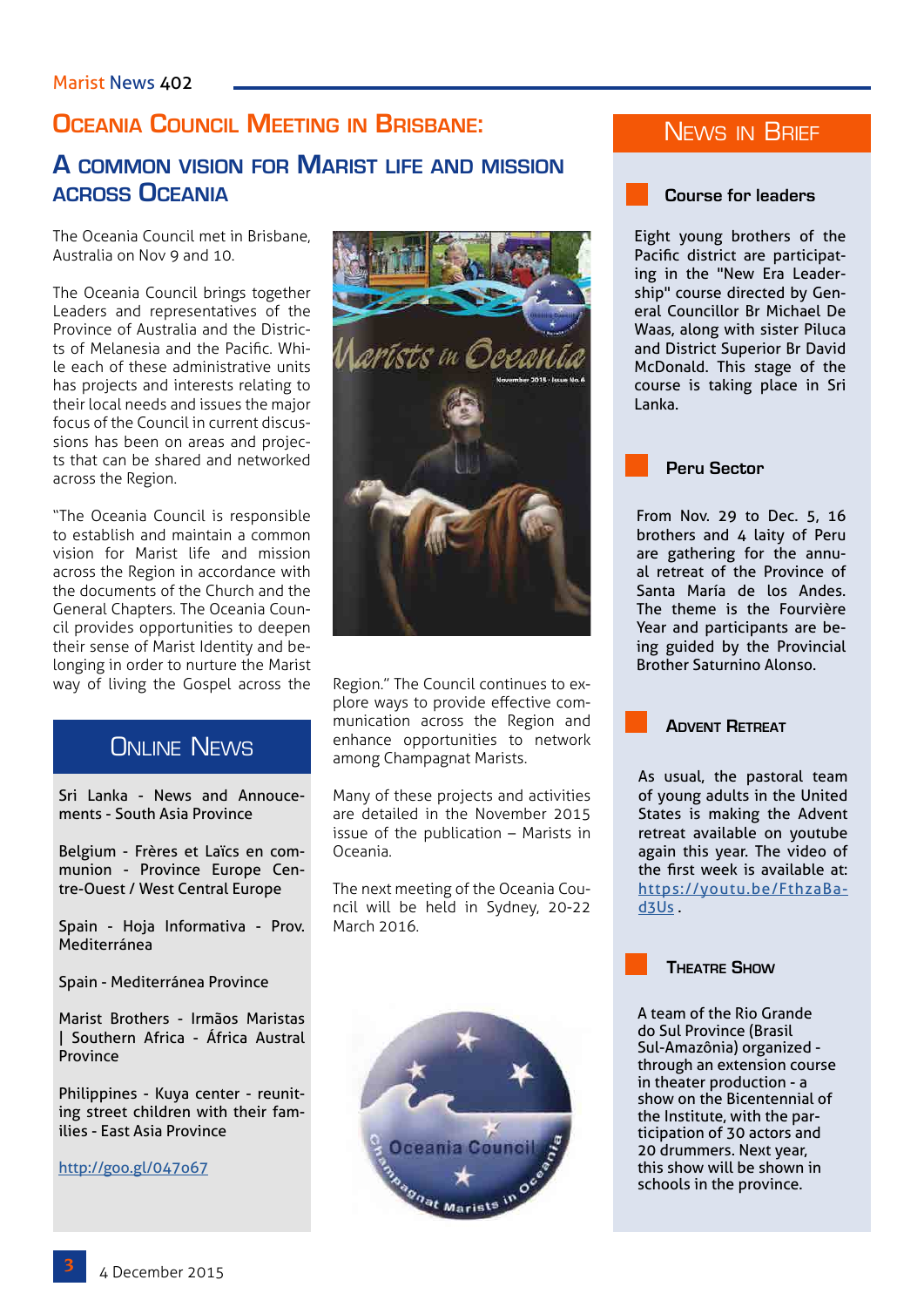### MARIST WORLD



El Salvador: Vocation ministry meeting



Philippines: CMMF Philippines Sector Core Group Meeting, Cotabato



Lebanon: brothers of the Fratelli Proyect in a refugee shelter in Sidon



Australia: People's Climate March, Marist Youth Ministry, Brisbane



Central African Republic: Primary School in Berberati



Italy: San Leone Magno Institute, in Roma

### Italy: General house bids farewell to Brother Pietro Bettin



The Institute's general house in Rome offered Brother Pietro Bettin a farewell ceremony on Dec. 2, before his departure to Genoa, where he will serve as superior.

Brother Antonio Sancamillo, who was superior of the community in Taormina for 11 years, is replacing Brother Pietro as superior of the community of the general house.

The Institute's superior general, Brother Emili Turú, addressed participants during the Eucharistic celebration held at the Champagnat hall at noon.

"I will say three words, all with 's', that we can apply to describe Pietro," he stated. "The first 's' is serenity, have you ever seen Pietro angry?"

"I've seen that in these six years, Pietro has lived with a great serenity and this has clearly helped the community a lot because serenity is contagious," added Br Emili.

He stated that the second word that describes Br Pietro is the word 'service.'

"And the third is 'simplicity," the superior general continued. "As Marists, we want to be inspired by Mary, a person who has probably lived very well these three 's' words and she was a very simple person as was probably Marcellin Champagnat."

According to Br Emili, being simple helps a community with an international environment have peace and serenity. After the Mass, Br Pietro offered a rose as a symbol of gratitude for his time as the superior of the gen-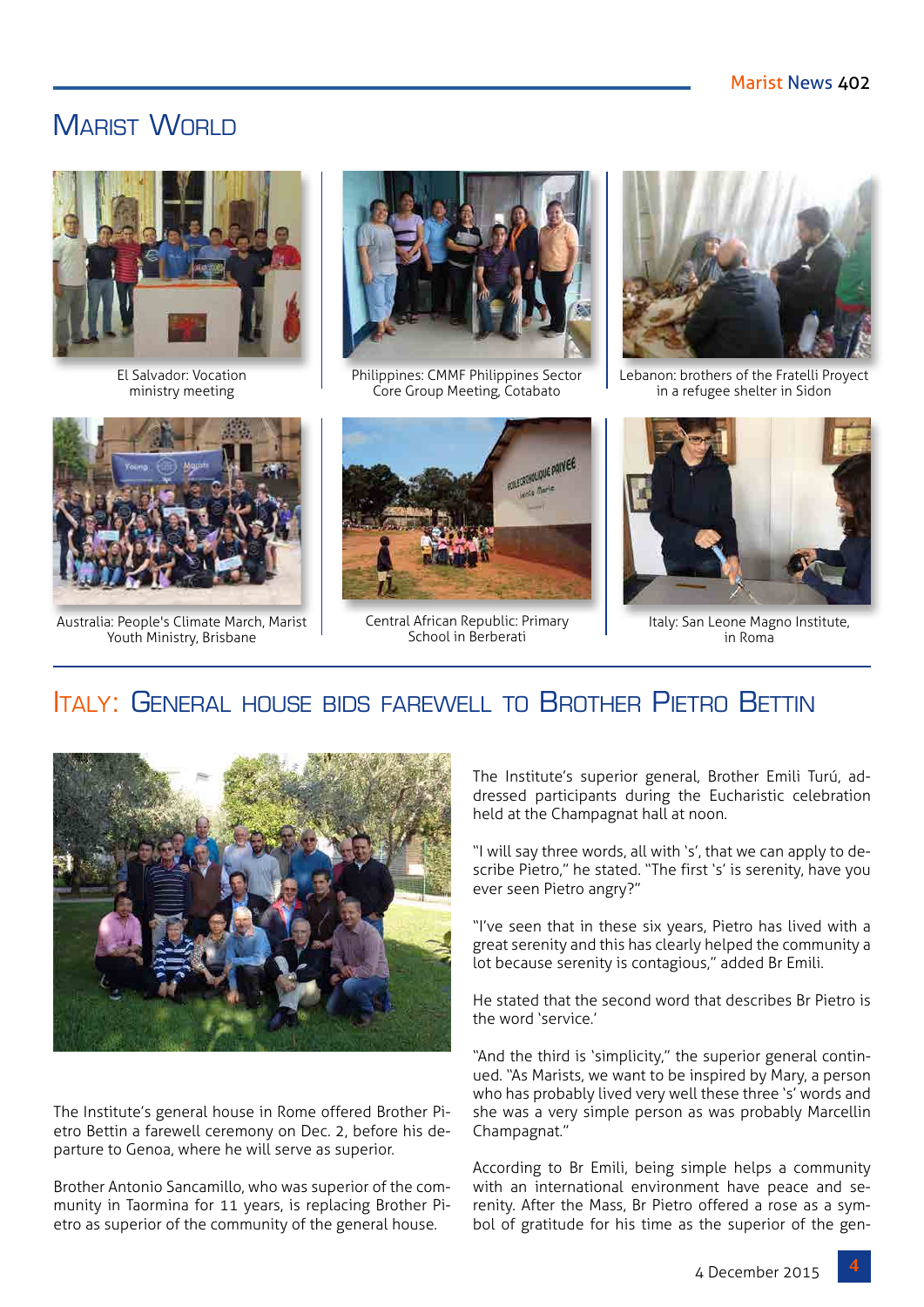#### Marist News 402

eral house community. "The first word that comes to my mind is 'thank you' – above all, thank you, Lord.

"And thank you, my superiors, who have given me the possibility to undertake this experience and thank you, Emili, for the things you have said," he remarked.

"Collaboration has helped me a lot and I've never lacked it," he added.

"I asked myself this morning how many brothers have passed by the general house in these six years – not in the general house because that would be hundreds but in the community.

I counted 65 Brothers of which 39 have returned to their provinces and two are in paradise."

Br Pietro went on to thank the lay staff, who were also present, stressing that there is a "good spirit among them" and asked for everyone's prayers.

### **New México Central provincial: 'religious should awaken the world'** Superior general asks provincial chapter participants to work as a global institute



During the provincial chapter of México Central, its new head said that religious should help people 'wake up.'

"Religious men and women should be able to awaken the world," said the new provincial of México Central, Brother José Sánchez.

His comments came during the provincial chapter of México Central, which took place in the provincial house of Quinta Soledad in Mexico City from Nov.  $13 - 16$ .

Br José also asked the chapter participants to work on a "promotion of vocation and support of brothers and laity, the promotion of government structures and the acceptance of an increasingly intense dialogue with the Institute and the Arco Norte (region)."

He also requested the new provincial council to be "brothers who are willing to use their life for the poorest and to form and give formation through updated processes of transformation of our structures."

Participants included brothers and laity as well as guests that included brothers from the México Occidental province, Brother Albert Rivera of the United States province, Marist Sister Mari Aranda and Marist Fathers Jean Vienne, Pedro Alarcón and Jesús Daniel Rojo.

The superior general, Brother Emili Turú, was the first to address the participants.

"

**Leave your role, personal interest or your representativeness to work as one body and work in giving the province a government made up of the best possible team so that Br José can do his work.**

-Superior General, Brother Emili Turú

"